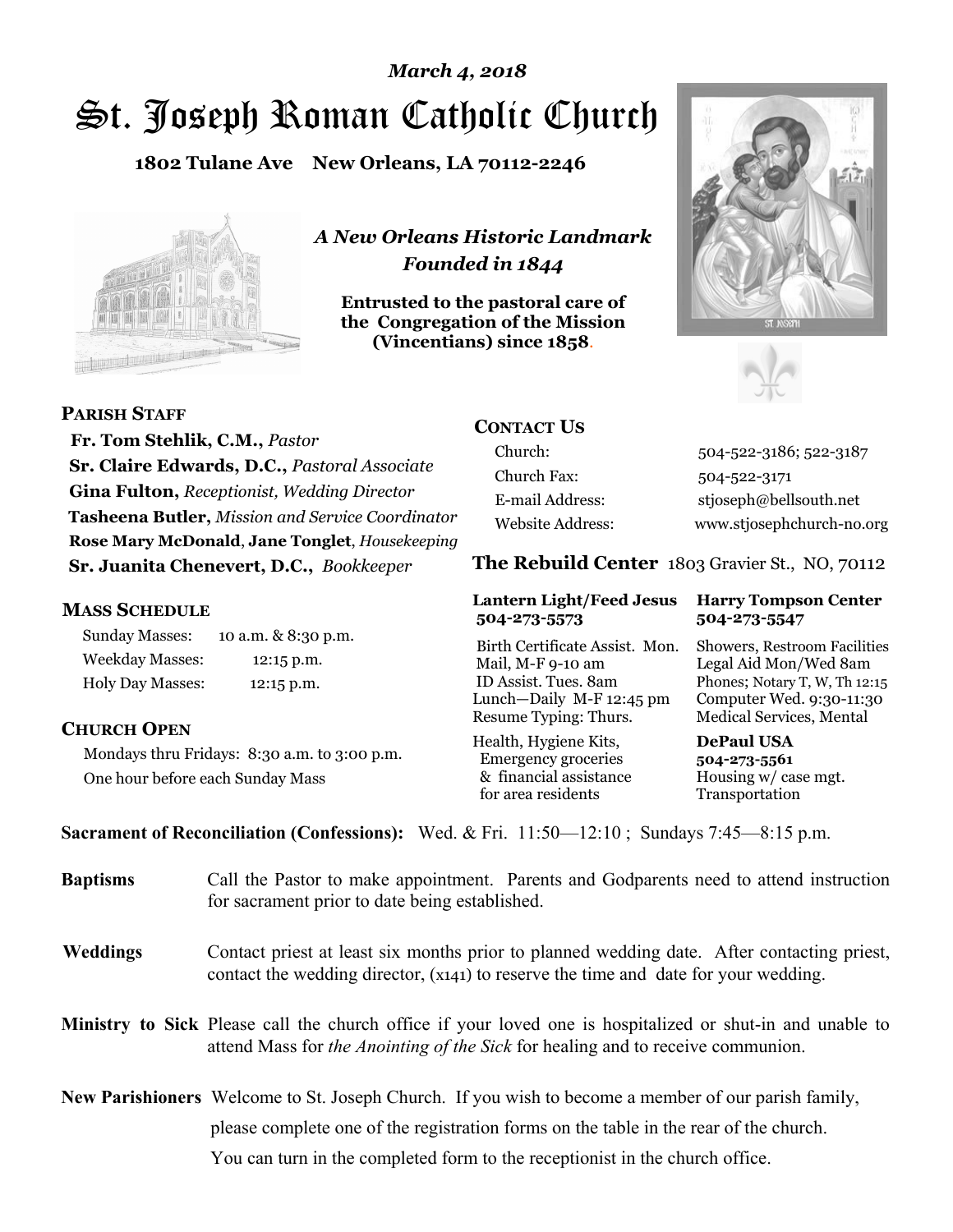## **Third Sunday of Lent** March 4, 2018

٦



 **10:00 am Gloria Keller (+); Bell Sisters (+)** 

 **8:30 pm** *St. Joseph Parishioners and Benefactors*

| Monday, March $5, 2017$ —                                                         | <b>READINGS FOR THE WEEK</b>                                         |
|-----------------------------------------------------------------------------------|----------------------------------------------------------------------|
| 10:00 a.m. Todd Hurley $(+)$                                                      | <b>Sunday, Feb. 25</b> One in Faith #983                             |
| Tuesday, March 6, 2017-                                                           | Monday: 2 Kgs 5:1-15b; Ps 42:2, 3;Lk 4:24-30                         |
| 12:15 p.m. Patricia Beaulieu $(+)$                                                | Tues.: Dn 3:25, 34-43; Ps 25:4-9; Mt 18:21-35                        |
| Wednesday, March 7, 2017-Sts. Perpetua & Felicity                                 | Wed.: Dt 4:1, 5-9; Ps 147:12-20; Mt 5:17-19                          |
| 12:15 p.m. Bennet Joseph, Jr.                                                     | Thurs: Jer 7:23-28; Ps 95:1-9; Lk 11:14-23                           |
| Thursday, March 8, 2017—St. John of God                                           | Fri.: Hos 14:2-10; Ps 81:6-17; Mk 12:28-34                           |
| 12:15 pm Monica Whitherspoon & Family                                             | Sat.: Hos 6:1-6; Ps 51:3-4, 18-21; Lk 18:9-14                        |
| Friday, March 9, 2017-St. Frances of Rome<br>12:15 pm The Elect & Our Godchildren | Sunday: 2 Chr 36:14-16, 19-23; Ps 137:1-6;<br>Eph 2:4-10; Jn 3:14-21 |

## **YOUR PRAYERS ARE ASKED FOR THE FOLLOWING PARISHIONERS , WHO ARE IN NEED OF HEALING:**

Willie Arnaudville, Anthony Blaise, Clarke Bordelon, Lawrence & Mamie Brown, Cheryl Butler, John Caron, John Gebbia, Sylvia Daily-Powell, Joseph Delay, Bernardine Dupre, Ben Eble III, Terry Eggleston, Linda Elwood, Heather Faircloth, Winston Falgout, Frances Fiegler, LaDonna Finch, Darrell & Ramona Ford, Fr. Lou Franz, CM, Mark Eiserloh, Warren Frught, Roselyn Hansen, Madonna Hayden, Sarah Hollier-Watkins, Shelia Jones, Louise Sonnier, Bette & Ken Kussman, Landy Lanza, Jannie Ledet, James Leung, Sara Marino, Priscilla Martin, Karen McCoy, Hazel McMiller, Donna Moore, Regina Pichoff, Tina Roderfeld, Pippy Sanders, Anita Schexnayder; Malcolm Taylor, Mel & Gaspar Schiro; Charlie & Joanne Slocum, Fritz Tripkovich, George Tripkovich, Georgiana Prevost, Marion Vaughn, Juanita Ware, Darrell Walker, Warren Webster, Helen Wilson, Mary Willis, Lynn Williams, Monica Whitherspoon.

## **SANCTUARY CANDLE AND MASS INTENTIONS**

The Sanctuary Candle is burning this week to pray for eternal rest **of Bennet Joseph, Jr.** To reserve a date to burn the Candle in memory of someone or for a special intention, please call the church office (522-3186). The Sanctuary Candle offering is \$15 for two weeks. The offering for Mass intentions is \$5.00 per Mass.

## **Don't Just Change the Outside… Change on the Inside… Do some** *real* **fasting**

How about fasting from negativity? Lord, help me not only to eat less, but to abstain from focusing on what is wrong with everyone and everything around me. Help me to lose more than a few pounds, by giving up nagging, criticizing others or talking about others… and instead making an effort to inspire, encourage, support, pray for, and bless them. Lord, help me to not only have a slimmer waste line, but to fast from having a closed mind, those thoughts and attitudes that I say over and over to myself: I can't \_\_\_\_,... will never..., It will always be like  $\cdot$ ; Help me not only to purify my plate, but to stop the habits that are unhealthy or destructive to my mind, body and soul; Help me to not only push away from the table, but from social media, internet surfing, TV and exchange for them spending quality time with you, my spouse, children, friends, and others; Give me will power not only in front of the refrigerator, but places where I'm always trying to be first in line, in front of others. Instead of talking first, help me to listen first; and when someone finishes talking, instead of giving my opinion, ask them a question, or affirm them. Help me not only to resist the temptation to fill myself with food and drink, but not be so impulsive about shopping, spending money and time and telling myself that I can't be happy without more things, and instead to be more willing and open to share, give, love and care for others. Help me to pray, fast and share so that you can transform me into the image and likeness of Jesus.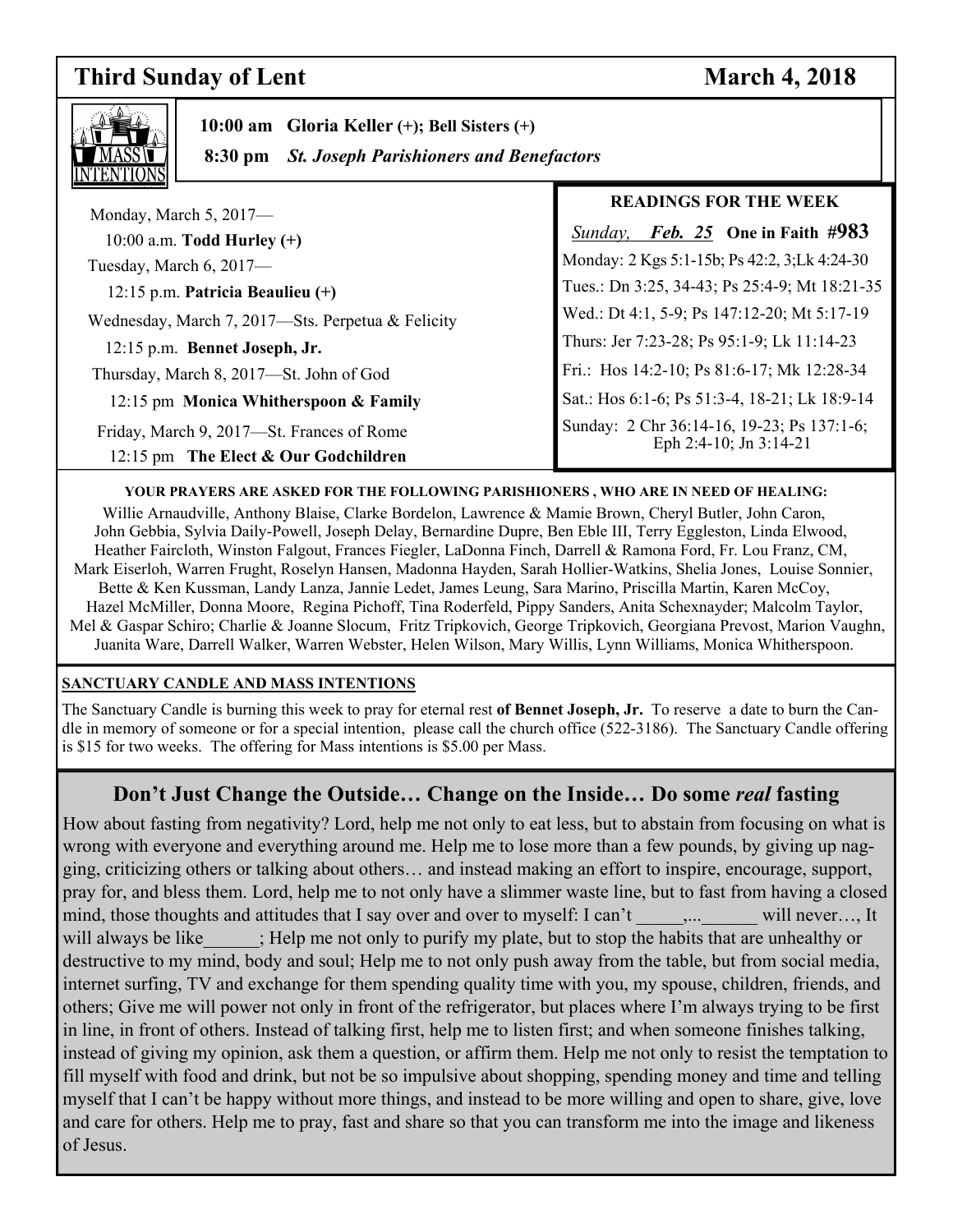I, the LORD, am your God . . . You shall not have other gods besides me. *— Exodus 20:2a, 3*

**TREASURE & STEWARDSHIP** *PARISH CALENDAR*  Mar. 4 & 18 **Childrens Liturgy** *(10 am & 8:30 pm)*   **Sunday, Feb 25…....\$ 3,986.00**  Mar. 11 **SJA Cookie Baking** 11 am; meet at *Liberty's Kitchen*   **Eastern Europe ….………..909.00**  Mar. 19 **St. Joseph Altar** *Monday 9 am to 5 pm Thank you for your generosity*  **Prayer Wednesdays in Lent** (Schedule of Prayer & Prayer Leaders) **Format of Wed. Sessions** Feb. 21, Consciousness Examen, by Fr. Sylvester Tan, SJ. 5:00—5:15 pm Gathering Feb 28 Opening your heart and soul to the Lord, by Noel Delery 5:15……Introduction to prayer Mar. 7 Coming before God as you are, by Sr. Dot Trosclair, OP 5:30……Prayer Experience March 14 Poetry and Prayer (Carmelite), by Sr. Beth O.Carm 6:00-6:30 Soup and Bread / Sharing March 21 *Lectio Divina*, by Alice Hughes March 28 Imaginative Prayer, by Fr. Louie Arceneaux, CM (**meet here at St. Joseph Church**)  $\bullet$   $\bullet$   $\bullet$  $\bullet$   $\bullet$   $\bullet$ Please pray for the Elect (those chosen by God and called by name): *Bobby, Dion, Donny, Genevieve, Jafrieda, Jonathan, Lisa, and Rob***.**  St. Joseph Parish *Stations of the Cross* and *Fish Fry*: Friday, March 23 at 6:30 pm. **TODAY'S READINGS First Reading** — God gives the law through Moses (Exodus 20:1-17 [1-3, 7-8, 12-17]) *or Exodus 17:3-7*. **Psalm** — Lord, you have the words of everlasting life (Psalm 19) *or Psalm 95*. **Second Reading** — We proclaim Christ crucified (1 Corinthians 1:22-25) *or Romans 5:1-2, 5-8*. **Gospel** — Many began to believe in Jesus' name when they saw the signs he was doing (John 2:13-25) **KEEP HOLY THE SABBATH**  There's no better way to deepen our Lenten practice than to review the Ten Commandments. The first three, having to do with our right relationship to God, get the most ink. **Pope Francis'** *March* **Intention**  If we take this commandment literally, babies will go undiapered and dishes will stay on the table, or perhaps meals will not That the Church may appreciate the urbe served. The sick will go unattended and nothing that has anygency of formation in spiritual discernment, thing to do with physical labor will be done. Is mental labor both on the personal and communitarian really work? levels. We need to depend on God to discern how to observe real **Lenten Practices:** Sabbath time in our lives. The point of this commandment is that God has given us a great gift: one whole day per week **F a s t i n g & P e n a n c e** when we are free to rest, worship God, sing, feast, love, and rejoice. As Psalm 19 proclaims: "The law of the LORD is perfect, / **C h a r i t y & S e r v I c e**  refreshing the soul" (19:8). Sabbath rest can be a great gift, to be received from God with joy, that gives life to the soul.  **P r a y e rCHARTER FOR THE PROTECTION OF CHILDREN AND YOUNG PEOPLE**

In response to the Charter for the Protection of Children and Young People from the United States Conference of Catholic Bishops, the Archdiocese of New Orleans continues to make the Hot Line available for anyone who has been hurt or sexually abused by anyone who works for the Church. The Hot Line continues to be available; the number is (504) 522-5019. In continuing our commitment to support and to heal, we invite and encourage individuals who have been hurt or sexually abused recently or in the past by clergy, religious or other employees of the Archdiocese to call our Hot Line and your message will be received confidentially by a mental health professional. Anyone can make a direct call during regular business hours to the Victims' Assistance Coordinator at (504) 861-6253.